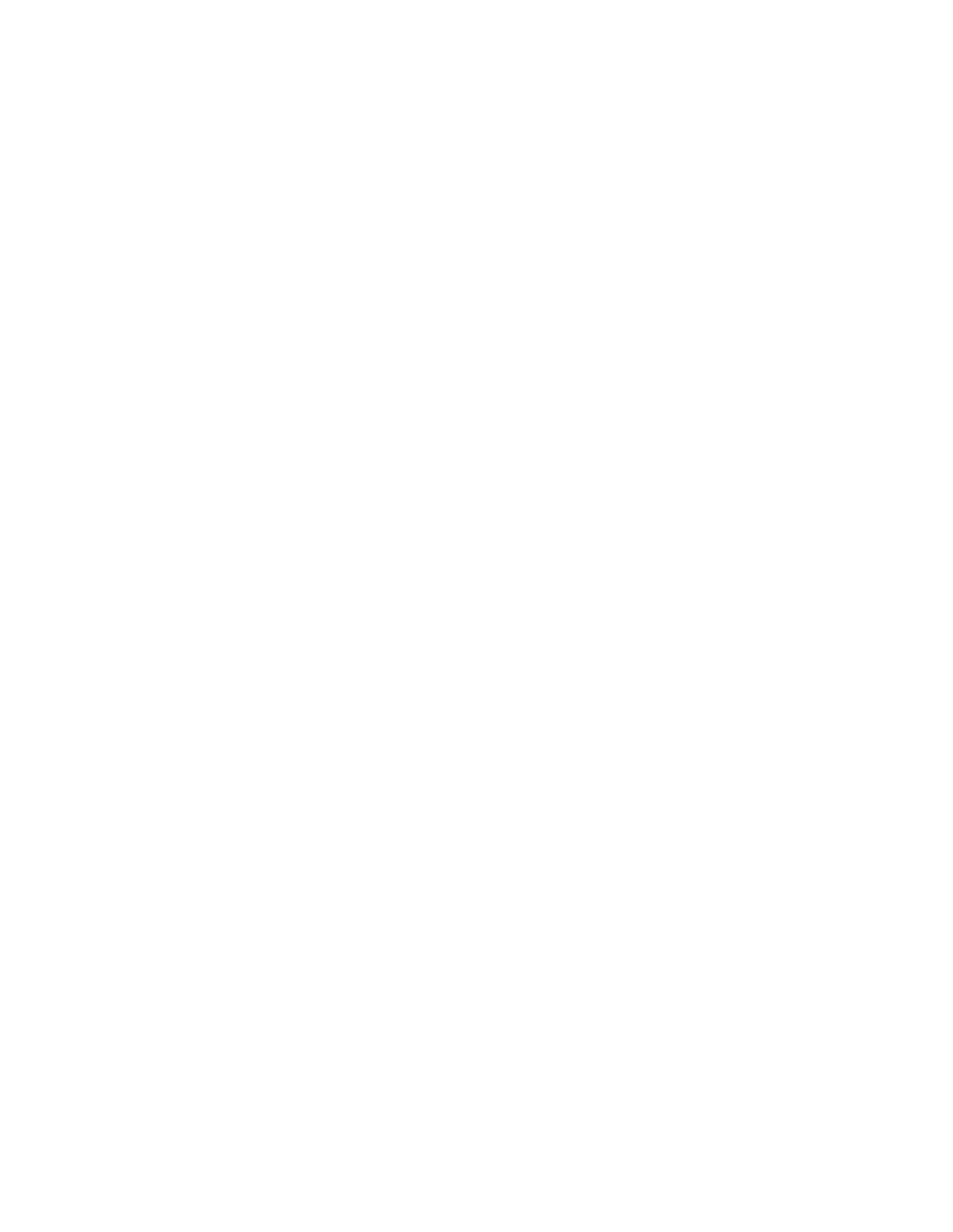#### IMFC Statement by Rishi Sunak

#### Chancellor of the Exchequer, H.M. Treasury, United Kingdom

On behalf of the United Kingdom

#### *Global Economy and Policy Responses*

The global economic recovery from the COVID-19 pandemic has been undermined by Russian President Vladimir Putin's illegal, unprovoked and brutal attack on Ukraine, a sovereign democratic state. The UK stands united with partners in condemning this attack and we offer full solidarity to the people of Ukraine and condemn in the strongest possible terms Putin's catastrophic aggression.

While the global economic recovery from the Covid-19 pandemic continues, Putin's war of aggression has generated a devasting humanitarian crisis with tragic losses of life. It has also exacerbated preexisting global challenges, including high and volatile commodity prices and disruption to supply chains. This will lower global growth, intensify inflationary pressures, and heighten cost of living challenges, adding further economic disruption to the significant shock caused by the pandemic. It will also increase pressure on vulnerable countries, particularly commodity importers at risk of food security stress, where policy space is already limited as a consequence of a partial and unequal global recovery from the pandemic.

This is a critical moment for the international community to come together to restore peace and prevent the further tragic loss of human life. We must take robust, coordinated multilateral action in responding to the challenging global economic circumstances and the acute humanitarian crisis we are confronted with. The IMF has a key role in this multilateral effort and must continue to deliver support to help countries with constrained policy space and balance of payments pressures, standing ready to deploy its lending and precautionary facilities to address their needs.

We must continue to monitor global economic risks closely and stand ready to act where appropriate to support resilience. Further cooperation and policy transparency can help mitigate negative and crossborder spillovers from the crisis and increase visibility on supply chain risks. As far as possible we should avoid export restrictions and maintain openness through a period of further stress on global commodity and goods markets. Fiscal policy responses to elevated commodity prices and other spillovers from the war should be targeted to the most vulnerable households and firms. Rebuilding fiscal buffers and anchoring policy measures in credible medium-term fiscal frameworks will help ensure sufficient space to respond to future shocks.

Continuing to tackle the pandemic is a precondition for a sustained global economic recovery. Equitable access to safe and affordable Covid-19 vaccines, therapeutics and diagnostics is a critical part of the global response. We must prioritise reforming the global health architecture by improving the efficiency of spending on pandemic prevention, preparedness, and response. Pandemics risk becoming more frequent, and potentially even more damaging, in the future. By taking a joint, collaborative approach, we can fill the most critical gaps in the global health architecture for a more resilient future. Further, we must increase incentives to develop new antibiotics and tackle anti-microbial resistance.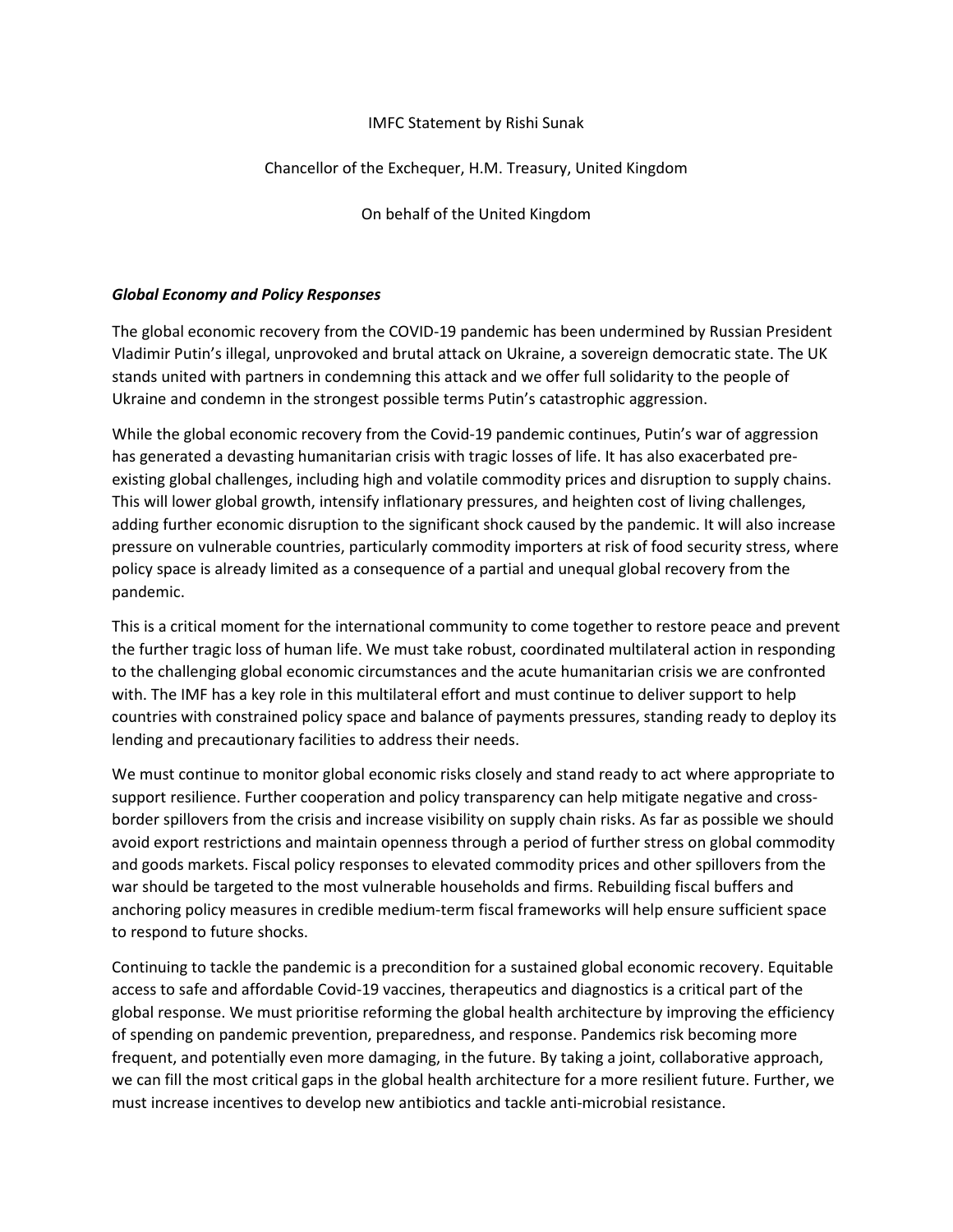Through a period of greater shocks and volatility, we must not lose sight of the reforms and actions needed to secure a more sustainable economy for the future. The importance of high ambition on the energy transition away from fossil fuels and towards sustainable alternatives has been compounded by the current crisis. We must work together to ensure countries have the public and private financing necessary to enact swift, just transitions to net zero, including through the transformation of the global financial system to support Paris and Glasgow goals. Tax and carbon pricing policy will play a key role in promoting cost-effective decarbonisation. Strong multilateral collaboration, guided and underpinned by the work of International Organisations including the IMF, will be essential to achieving an equitable solution that mitigates the risks of carbon leakage.

### *UK Response*

The invasion of Ukraine presents a significant challenge to the global economic recovery, exacerbating pre-existing pressures. To provide urgent support to Ukraine, the UK has pledged around \$500 million in humanitarian, economic and energy support. We have also committed nearly \$1 billion in guarantees to unlock further lending from the World Bank without taking resources away from the rest of the world.

The challenges in the global economy will also have an impact on the domestic economy and the UK government has taken significant steps to support British people as they deal with the rising cost of living, including a £9 billion rebate to support families with rising energy prices, reduced VAT on homeowners installing energy efficient upgrades, and £1 billion of support through the Household Support Fund to help vulnerable households with the cost of essential needs.

The dramatic rise in global energy prices following the pandemic and Russia's invasion have also highlighted the importance of reinforcing our energy security. To this end, the UK has announced a new Energy Security strategy to provide a more independent, more secure energy system. This builds on the government's Net Zero strategy, and will drive forward a quicker expansion of nuclear, wind, solar, hydrogen, oil and gas power.

I have also set out a comprehensive Tax Plan for a stronger economy. It contains three priorities: helping families with the cost of living; creating the conditions for private sector led growth; and ensuring the proceeds of growth are shared fairly. To deliver on these priorities, the Tax Plan first increases the threshold of earnings free from National Insurance contributions by £3,000; a £6 billion personal tax cut for 30 million people across the UK. Second, the government is consulting on options to reduce taxes on capital investment by businesses to lift UK growth and productivity. Finally, the basic rate of income tax will be cut by the end of the current Parliament in 2024. This plan will be met whilst maintaining space against the UK's fiscal rules. Together, these measures will build a stronger, more secure economy for the UK.

## *The IMF's Role*

At the heart of the global financial safety net, the IMF is best placed to provide targeted support and advice to help mitigate the worst spillovers resulting from a partial and unequal recovery from the pandemic and the war in Ukraine. I was pleased to support the \$1.4 billion Rapid Financing Instrument disbursed to Ukraine to address immediate financing needs and I urge the IMF to continue to be as ambitious as possible in its support both for Ukraine and the wider region as it faces an unprecedented refugee crisis. Collaboration with the World Bank and the wider international community will be crucial,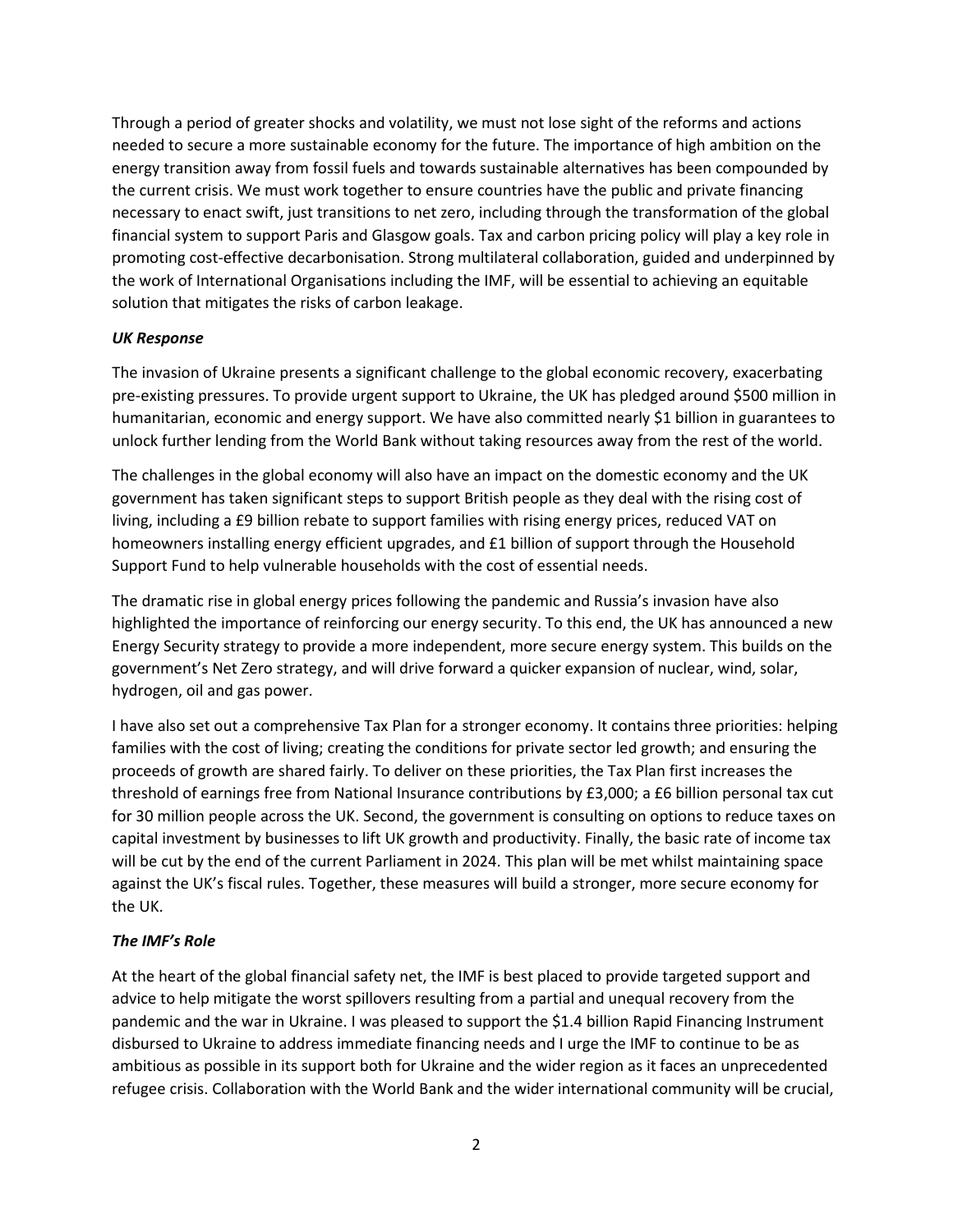and I hope that the Fund's assistance can complement the support of others through its unique toolkit – including through its lending and precautionary facilities. I also support the IMF and the World Bank working together to facilitate a strong, coordinated donor effort to support Ukraine and the wider region.

The Fund must also remain centre-stage in supporting countries to transition to more resilient, sustainable, and inclusive futures. I welcome and support the Managing Director's Global Policy Agenda and encourage the IMF to continue its focus on the following areas:

- **Surveillance:** The IMF is uniquely placed to provide robust surveillance of economic developments, including on global supply and inflation trends. Continued effective surveillance can assist policy choices, encourage policy transparency, and underpins the IMF's lending and capacity development operations. Real-time tailored advice is a crucial part of the IMF's surveillance agenda and I support efforts continuing in this area. I am pleased to see the scaling up of climate coverage in the IMF's surveillance products and welcome continued work on achieving comprehensive coverage of macro-critical climate-related issues, which adds real value to policymakers.
- **Resilience and Sustainability Trust:** I warmly welcome the formal approval by the IMF Board of the IMF's new Resilience and Sustainability Trust (RST). It is vital that the target for the RST to be operational by 2022 Annual Meetings is met so it can begin supporting vulnerable countries with adopting appropriate measures to mitigate and adapt to climate change and enhance pandemic preparedness. The current war in Ukraine, and associated global energy impacts, compounds the importance of the RST supporting eligible countries' long-term transition to increased renewable energy supplies.
- **Special Drawing Rights (SDRs):** I also welcome the continued efforts to meet the global ambition of channelling \$100bn of SDRs to the most vulnerable countries. Last October, I was pleased to announce an additional SDR 1bn to the IMF's Poverty Reduction and Growth Trust (PRGT) to take the UK's total PRGT support to SDR 5bn. I encourage others to make contributions to the PRGT's subsidy and loan accounts and welcome further commitments to the Catastrophe Containment and Relief Trust, building on the support the UK and others have already provided. Enhancing transparency on the effect of the 2021 general allocation of SDRs, and their use by member countries, is critical. I therefore welcome the IMF's ambition to publish a comprehensive report on SDR transparency in 2023.
- **Climate:** I strongly agree with the Managing Director that increased climate ambition through accelerated transition timelines and robust mitigation strategies is critical to building resilience to future climate shocks. We should be mindful of the challenges: addressing any social risks that might accompany the transition; managing the use of "transition fuels" in a manner consistent with the Paris Agreement's temperature goals; and fostering better cross-country cooperation on clean energy sources and technology. I would welcome further work from the IMF, in collaboration with other International Organisations, on the implications of current energy impacts on climate pathways and measures – including all options for international coordination on carbon pricing alongside non-pricing measures.
- **Debt:** With record high debt levels and emerging risks due to tightening financial conditions globally and broader macroeconomic developments, it is important that the IMF, working in a coordinated manner with the World Bank, continues its active work to assess and address debt